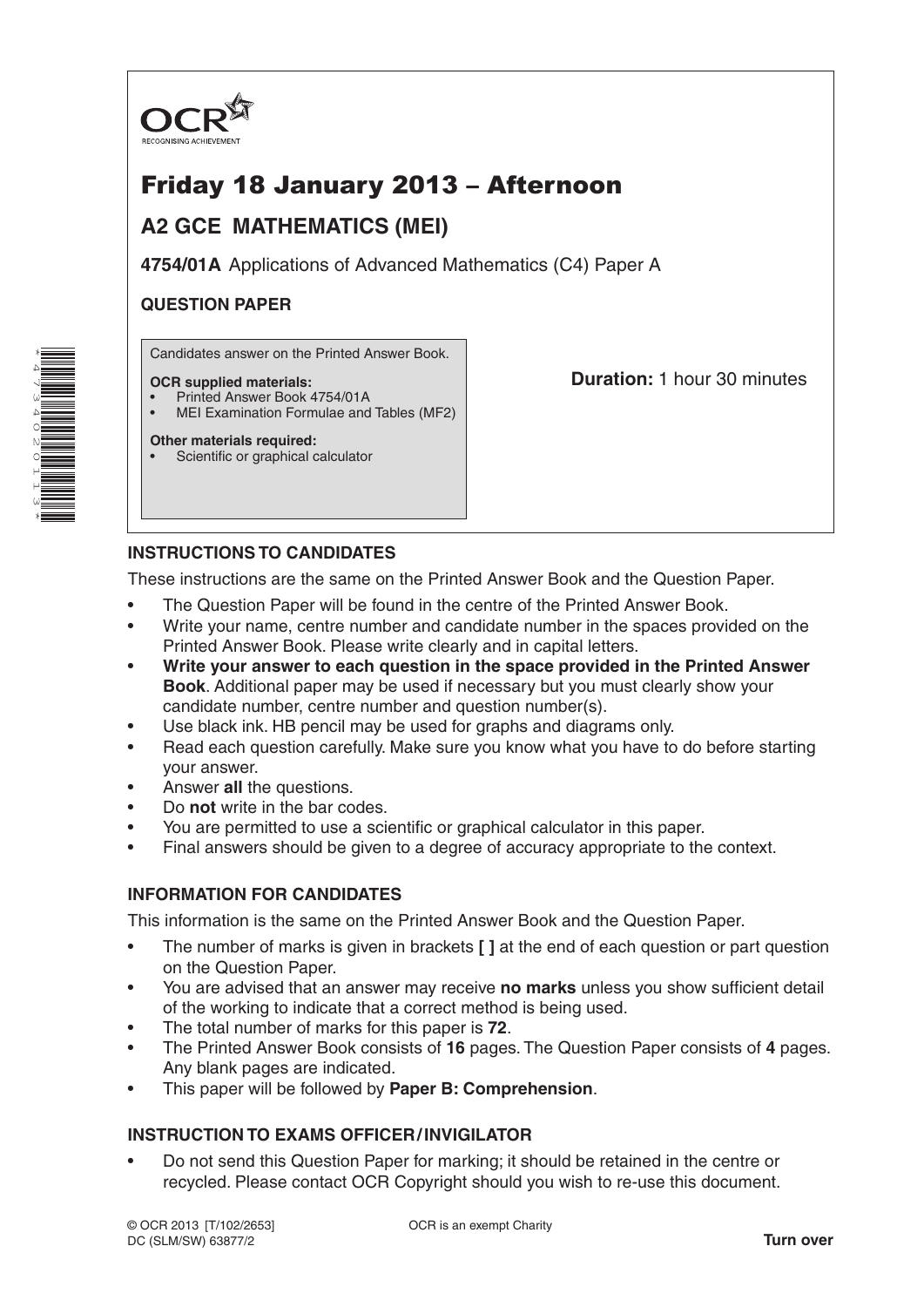#### **Section A** (36 marks)

**1** Solve the equation  $\frac{2x}{x+1}$  $\frac{x}{1} - \frac{y}{x}$ 2  $\frac{2x}{x+1} - \frac{1}{x-1} = 1.$  [4]

- **2** Find the first four terms of the binomial expansion of  $\sqrt[3]{1-2x}$ . State the set of values of *x* for which the expansion is valid. **[6]**
- **3** The parametric equations of a curve are

$$
x = \sin \theta
$$
,  $y = \sin 2\theta$ , for  $0 \le \theta \le 2\pi$ .

- (i) Find the exact value of the gradient of the curve at the point where  $\theta = \frac{1}{6}\pi$ . [4]
- (ii) Show that the cartesian equation of the curve is  $y^2 = 4x^2 4x^4$ . [3]
- **4** Fig. 4 shows the curve  $y = \sqrt{1 + e^{2x}}$ , and the region between the curve, the *x*-axis, the *y*-axis and the line  $x = 2$ .





- **(a)** Find the exact volume of revolution when the shaded region is rotated through 360° about the *x*-axis.
	- **[4]**
- **(b) (i)** Complete the table of values, and use the trapezium rule with 4 strips to estimate the area of the shaded region. **[3]**

| $\bullet$<br>$\lambda$ | ∪.∪    |        | $\cdot \cdot$ |  |
|------------------------|--------|--------|---------------|--|
|                        | 1.9283 | 2.8964 | 4.5919        |  |

**(ii)** The trapezium rule for  $\int_0^2 \sqrt{1 + e^{2x}} dx$ 0  $\int_{0}^{2} \sqrt{1 + e^{2x}} dx$  with 8 and 16 strips gives 6.797 and 6.823, although not necessarily in that order. Without doing the calculations, say which result is which, explaining *Solution reasoning. [1]*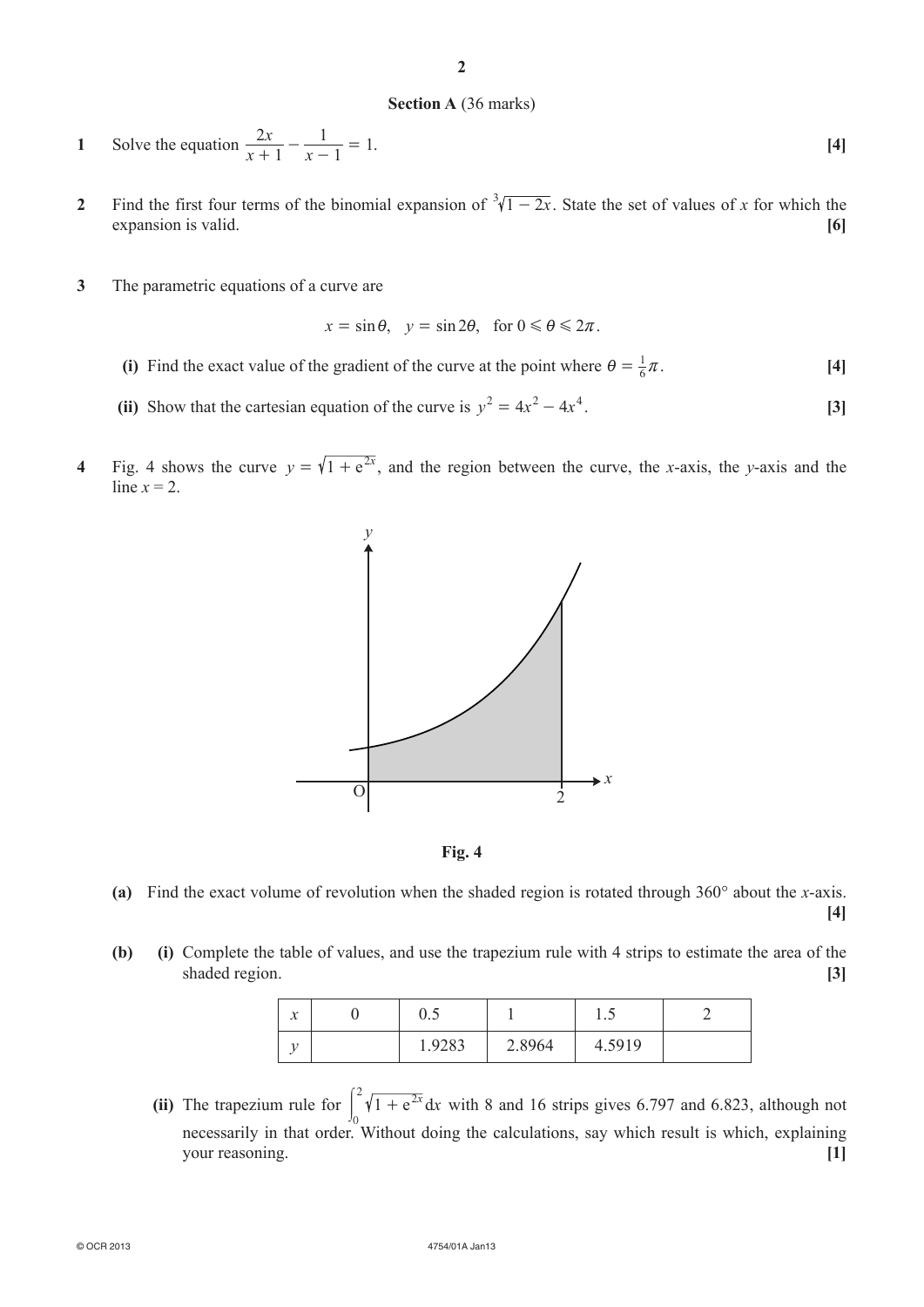- **5** Solve the equation  $2 \sec^2 \theta = 5 \tan \theta$ , for  $0 \le \theta \le \pi$ . [6]
- **6** In Fig. 6, ABC, ACD and AED are right-angled triangles and  $BC = 1$  unit. Angles CAB and CAD are  $\theta$  and  $\phi$  respectively.



**Fig. 6**

(i) Find AC and AD in terms of  $\theta$  and  $\phi$ . [2] (ii) Hence show that  $DE = 1 + \frac{\tan \theta}{\tan \theta}$  $= 1 + \frac{\tan \phi}{\tan \theta}$ . [3]

#### **Section B** (36 marks)

**7** A tent has vertices ABCDEF with coordinates as shown in Fig. 7. Lengths are in metres. The O*xy* plane is horizontal.



**Fig. 7**

- **(i)** Find the length of the ridge of the tent DE, and the angle this makes with the horizontal. **[4]**
- (ii) Show that the vector  $\mathbf{i} 4\mathbf{j} + 5\mathbf{k}$  is normal to the plane through A, D and E.

Hence find the equation of this plane. Given that B lies in this plane, find *a*. **[7]**

- (iii) Verify that the equation of the plane BCD is  $x + z = 8$ .
	- Hence find the acute angle between the planes ABDE and BCD. **[6]**